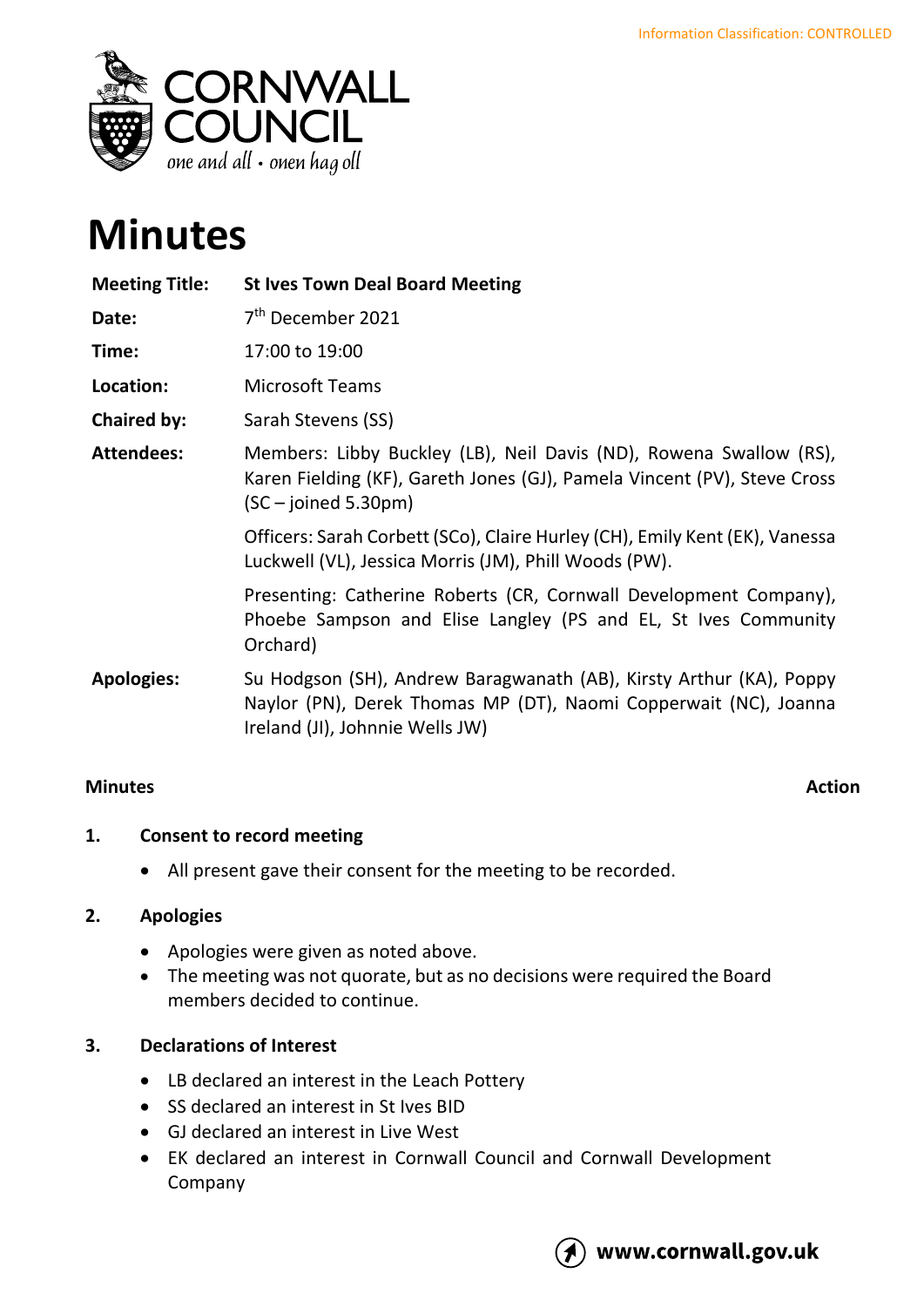### **4. Minutes and Action Tracker**

- Item 6, action 3 **ACTION 1:** JM to circulate the updated Transport PID to the Board JM
- Item 9, action 5 CH had not met with MWJV to discuss how projects report in more detail to the Board, but had an update that she would circulate. **ACTION 2**: CH to circulate update with more detail about the projects' progress.

CH

- All other actions had been completed or were to be covered later in the meeting.
- The minutes of the last meeting were agreed as an accurate record. Proposed by GJ and seconded by RS.

#### **5. Town Deal Project Lead presentations**

• EK gave an update on the current position regarding Cornwall Development Company (CDC). As of 1/4/22 it is expected that CDC would no longer be the economic delivery vehicle for Cornwall Council. Projects and staff would move into the Council and activity would continue to be delivered. Cornwall Council had written to the Chair of St Ives Town Deal Board to confirm that successful delivery of Town Deal projects remained a priority.

#### Delegated Fund

- CR gave a presentation updating the Board on the Delegated Fund.
- There were no questions and SS advised that there would be an opportunity for members of the Board to join the project sub group in the new year.

#### Community Orchard

- EL and PS gave a presentation updating the Board on the Community Orchard project. Discussion followed.
- LB, EL and PS felt it would be useful for them to meet other projects nearby before full business cases (FBCs) are completed to ensure links between projects are expressed in FBCs.
- It was noted that the project's construction plans were not costed yet. EL and PS advised that they would be getting quotes when a quantity surveyor is appointed using cashflow funds.

#### **6. PMO update**

- The Highlight Report and Risk Register had been circulated with the agenda pack.
- CH noted that the Vertical Farm project remained red on the risk register because a viable site had not been identified yet. She noted that if a site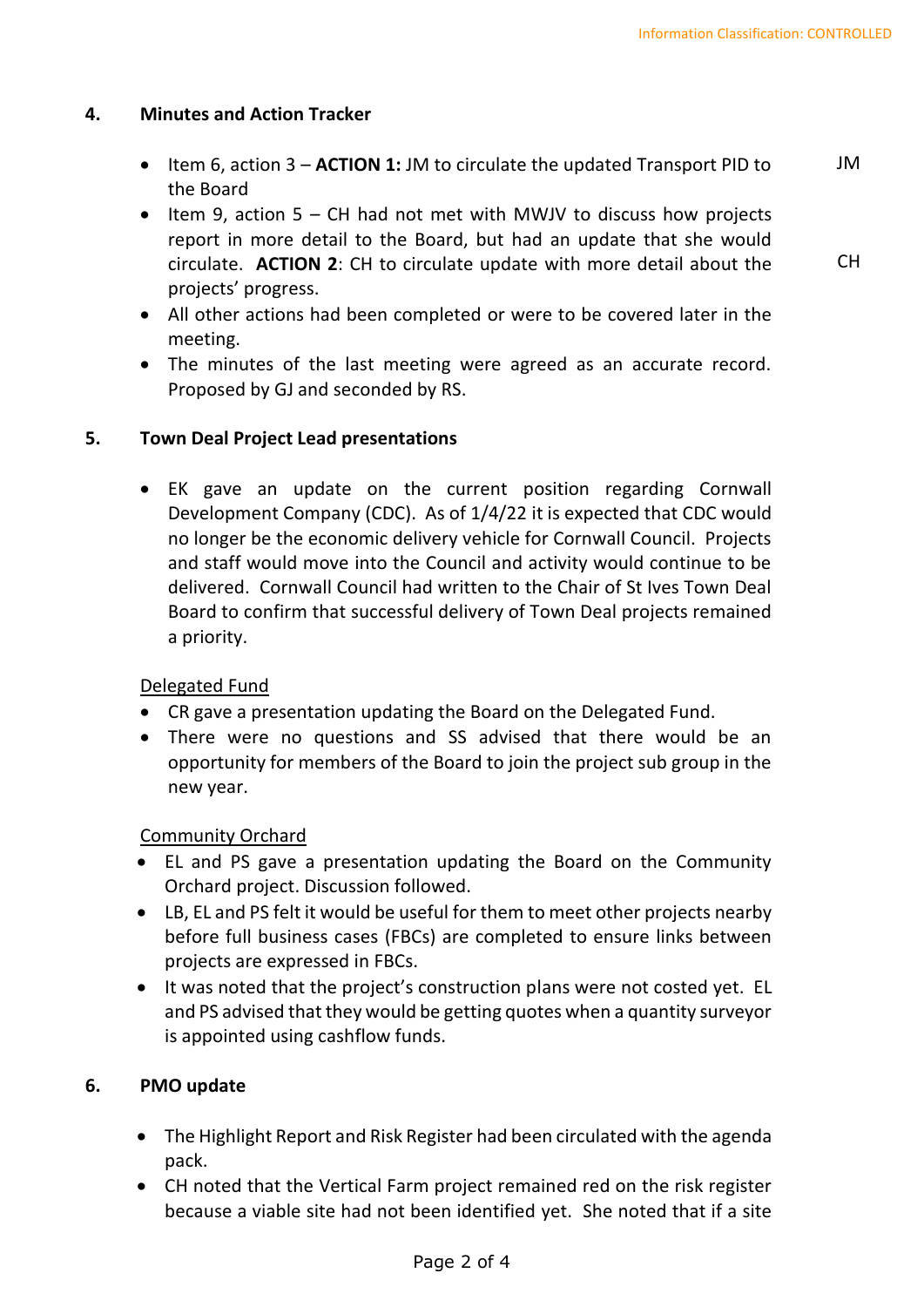could not be found the Board would need to consider reallocating the funds.

- Cost escalation CH's report and professional opinion from MWJV had been circulated in the agenda pack. CH talked through the report, including the approaches the Board could take to managing increasing project costs. She recommended reviewing all the full business cases together after 31/3/21, rather than on a rolling basis, so the Board could decide if they needed to scale back or reject any projects to fit the available funding, while maintaining the impact of the Town Deal. This would require one or two extra Board meetings in April.
- The Board discussed the proposal and approved CH's recommendations.

#### **7. Bristol best practice visit**

SS updated the Board on her recent visit to Bristol with EK and her team to learn from projects there. Key points included:

- Co-production was a recurring theme working on an equal basis with stakeholders to create a project that works for all.
- The importance of storytelling and looking for opportunities for communities to get involved
- Not fearing mistakes and having the flexibility to change
- Solving problems as a community
- Allowing time for projects to produce change
- **ACTION 3:** SC to circulate SS's report on the visit to the Board. SC

#### **8. Communications update**

- SS reported that Aurore Parkin (Programme Management Office's Engagement Lead) had produced a communications strategy for the four Town Deal towns.
- The St Ives Town Deal communications sub-group had met and felt they needed to recruit someone to provide communications support and connect the projects.
- It was noted that the budget for communications was limited and more clarity on the role would be useful.

#### **9. AOB**

- **ACTION 4:** Additional Board meetings to be scheduled in April.
- A working group for the Rugby Club project had been formed and the project was moving forward.They were seeking clarity from Planning on what was possible on the site and consultation with the community would follow in the consultation phase.

SC